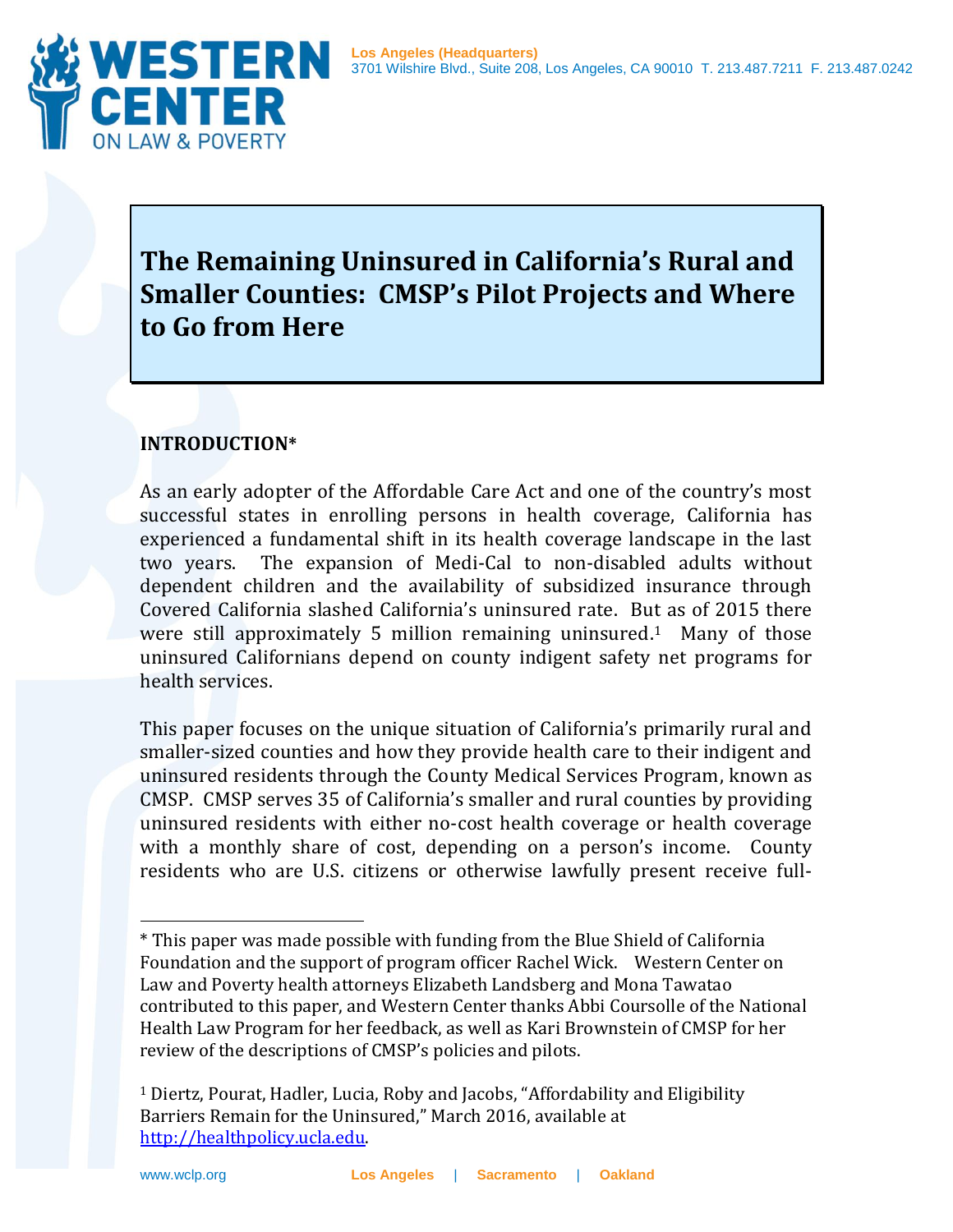scope CMSP benefits; county residents who are undocumented immigrants receive emergency-only CMSP benefits.

CMSP has changed with the shifting health coverage landscape by launching several pilot projects in 2016 to expand its reach to the remaining uninsured. This paper provides a brief background about CMSP and its structure, a description of these pilot projects, and ends with three recommendations for what CMSP and its participating counties can do to ensure those who are left out of health reform have access to needed medical care.

These recommendations focus on utilizing CMSP's substantial budget reserve to further expand the program's eligibility criteria so county residents with undocumented immigration status receive full-scope CMSP benefits; leveraging the pilot programs to improve access to care for CMSP members and potential members; and conducting outreach and enrollment campaigns to boost CMSP's enrollment under the current eligibility criteria.

/// ///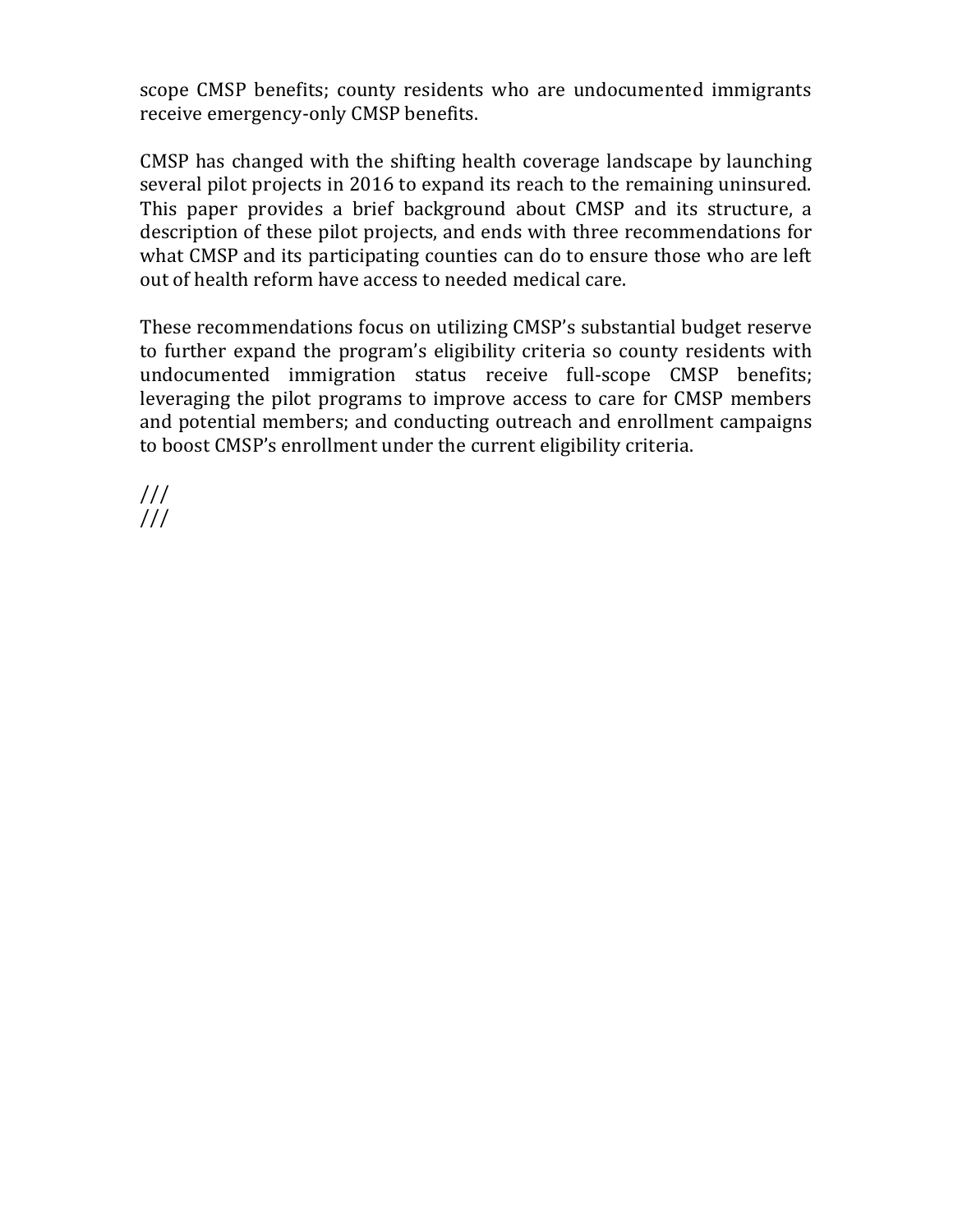#### **CMSP'S BACKGROUND AND LEGAL STRUCTURE**

The County Medical Services Program serves 35 of California's predominately rural and smaller counties by providing health services to those counties' indigent and uninsured adult populations. CMSP is a public entity, authorized by statute at Section 16809, et seq. of the Welfare and Institutions Code, and is defined as the "program by which health care services are provided to eligible persons in those counties electing to participate in the CMSP…"<sup>2</sup> While CMSP acts on behalf of its participating counties across many regions of the state, it functions and is defined as a singular county program.<sup>3</sup>



#### **CMSP'S GEOGRAPHIC REACH IN CALIFORNIA**

\*Map courtesy of CMSP and used with permission.

<sup>2</sup> Welf. & Inst. Code § 16809.4(j)(1).

<sup>3</sup> CMSP Governing Board Regulations (Gov. Bd. Reg.), Section 1(d), available at CMSP's website at [www.cmspcounties.org.](http://www.cmspcounties.org/)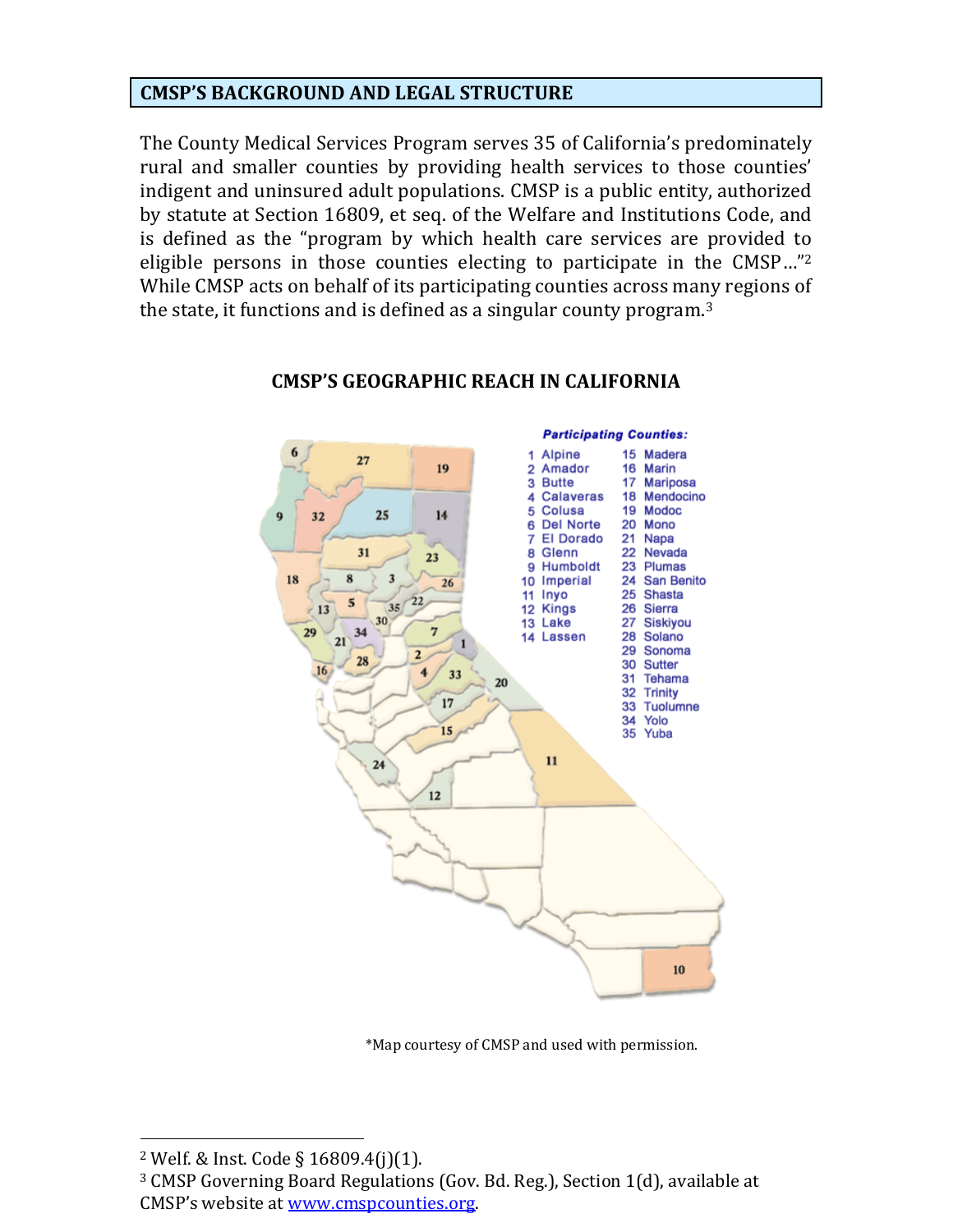CMSP is overseen by a Governing Board that is primarily comprised of county officials from CMSP participating counties. <sup>4</sup> The Governing Board decides all aspects of the administration of CMSP, from setting the budget to determining program eligibility criteria and the scope of benefits.<sup>5</sup> The Governing Board also has the authority to establish pilot projects and test alternative products with varying levels of eligibility criteria and benefits that differ from those of CMSP as a whole. 6

#### **CMSP'S BASIC ELIGIBILITY CRITERIA, ENROLLMENT HISTORY, AND RECENT ENROLLEE ESTIMATES**

In addition to meeting the income and property requirements that are described in the following section, to qualify for CMSP an applicant must be:

- a resident of a CMSP county;
- between 21 and 64 years old;
- ineligible for full-scope Medi-Cal;
- and, if applying during a Covered California open enrollment period or if the applicant is eligible for a Covered California special enrollment period, the person must concurrently apply for Covered California.<sup>7</sup>

In the lead up to California's implementation of the Affordable Care Act in 2014, CMSP made a concerted push to increase its enrollment by creating a Low-Income Health Program (LIHP) known as Path2Health, with the knowledge that the majority of Path2Health enrollees would ultimately transition from CMSP to Medi-Cal. At its enrollment height in December 2013, CMSP served over 80,000 enrollees.

But as anticipated, with California's expansion of Medi-Cal to cover childless adults in January 2014, the number of people who qualified for CMSP's services dramatically declined. Under California implementation of the ACA, over 60,000 of those estimated 80,000 CMSP enrollees transitioned to Medi- $Cal<sup>8</sup>$ 

<sup>4</sup> Welf. & Inst. Code § 16809.4(b) and (d)(2).

<sup>5</sup> A list of the Governing Board's powers is at Welfare and Institutions Code Section 16809.4(e)(1).

<sup>6</sup> Welf. & Inst. Code § 16809(j)(1)(C)(ii); Gov. Bd. Reg., Sections 11 and 12.

<sup>7</sup> CMSP Eligibility Manual (Elig. Manual), 3-012.3. CMSP's Eligibility Manual can be accessed on CMSP's website [www.csmpcounties.org.](http://www.csmpcounties.org/)

<sup>8</sup> CMSP's income eligibility criteria in 2013 was at 200% FPL so while most CMSP enrollees under 139% FPL became eligible for Medi-Cal, the other CMSP enrollees with income between 139% FPL and 200% FPL became eligible for subsidized insurance through Covered California. The number of former CMSP enrollees who ultimately enrolled in coverage through Covered California is not known.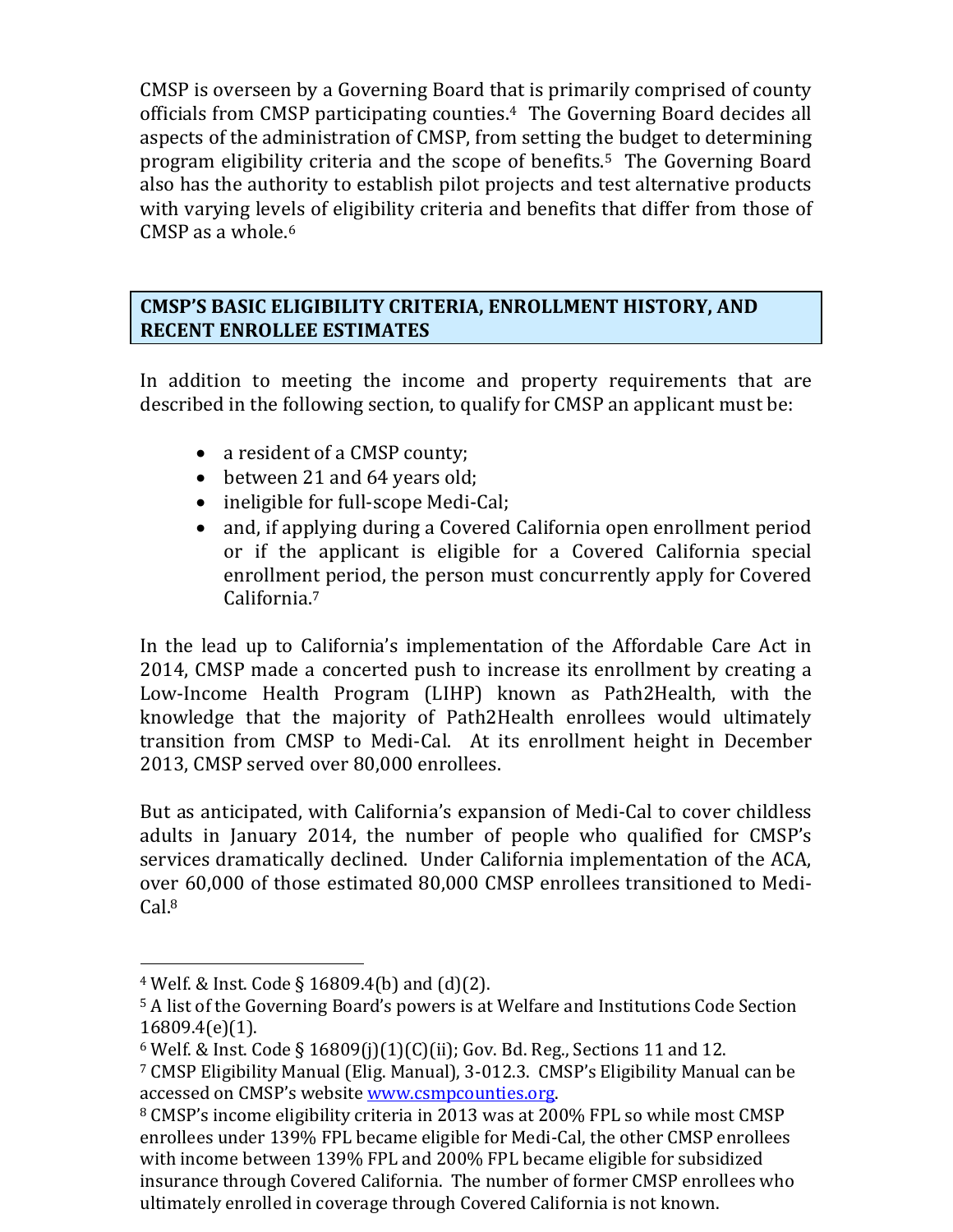As of mid-2016, 30 months into health reform, it is estimated that CMSP serves approximately 700 enrollees across its 35 participating counties.<sup>9</sup> According to data collected in 2014, the number of people in CMSP counties without who remain uninsured ranged from 315,000 to 447,000 people.<sup>10</sup>

# **CMSP'S EFFORTS TO REACH MORE OF THE REMAINING UNINSURED**

In June 2015, CMSP held a Strategic Planning Meeting where CMSP developed a two-year pilot with the intent to reach more of the remaining uninsured.<sup>11</sup> Under the pilot, CMSP would amend its eligibility rules and create a new set of benefits for certain CMSP enrollees.

# **Broader and More Consumer-Friendly Eligibility Rules**

Of the changes made under the pilot program, CMSP's broadened eligibility rules are likely to have the greatest impact on increasing access to healthcare for the remaining uninsured in California's rural counties. The changes expand the financial eligibility criteria for the program, and make the eligibility and enrollment process more consumer-friendly.

For many years CMSP had an income limit of 200% of the Federal Poverty Level, or \$1,980 per month, to qualify for CMSP services. In addition, CMSP mirrored pre-ACA Medi-Cal property rules by limiting an individual to \$2,000 in assets and a couple to \$3,000. Furthermore, once determined eligible for CMSP, beneficiaries with income over a "maintenance need level," which for a single person is \$600, were required to pay a share of cost.

But as of May 1, 2016 CMSP expanded its financial eligibility rules, raising those income and property limits and significantly reducing the share of cost requirement.

/// ///

[http://factfinder.census.gov/faces/nav/jsf/pages/index.xhtml.](http://factfinder.census.gov/faces/nav/jsf/pages/index.xhtml)

 $\overline{a}$ <sup>9</sup> Because CMSP works across multiple counties which use different computer systems to enroll people in CMSP, it is difficult to get a precise count of current CMSP enrollees. The 700 enrollee estimate was provided by CMSP policy consultant Lee Kemper at a CMSP Planning and Benefits Committee meeting on May 26, 2016. <sup>10</sup> *See* UCLA Center for Health Policy Research. AskCHIS 2014. Currently Insured (all 35 CMSP counties). Available at [http://ask.chis.ucla.edu.](http://ask.chis.ucla.edu/) Exported on August 10, 2016. *See also* American Community Survey 2010-2014 5-year Estimates, Health Insurance Coverage, U.S. Census, available at

<sup>11</sup> CMSP's Governing Board has the authority to establish pilot projects or test alternative products with varying levels of eligibility criteria and benefits out of CMSP.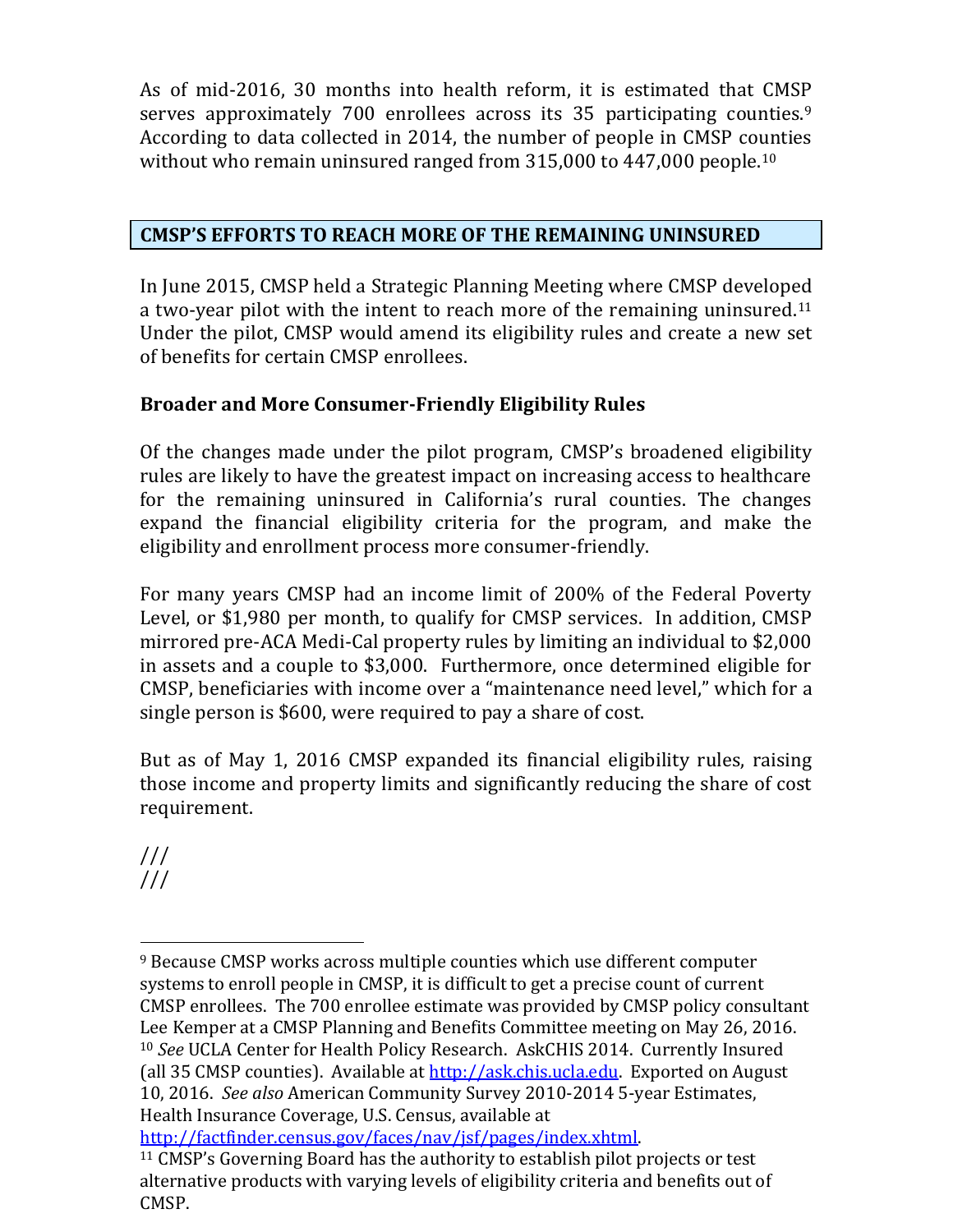# **Expanded Financial Eligibility Rules**

#### a. **Income Limit**

Applicants with an income of up to 300% of the Federal Poverty Level, or \$2,970 per month for a single person, can now qualify for CMSP.<sup>12</sup>

### b. **Property Limit**

CMSP now waives the property limit for applicants with income below 138% FPL. For applicants with income between 139% FPL and 300% FPL, CMSP the property limit is now \$20,000, for an individual and \$30,000 for a couple. 13

#### c. **Share of Cost**

CMSP eliminated cost sharing for beneficiaries with income at or below 138% FPL, or \$1,367 a month in 2016. In other words, CMSP enrollees who make less than \$1,367 receive CMSP services for free.

CMSP enrollees above 138% FPL, however, continue to have a "share of cost" but the new eligibility rules reduce those costs by 75%.14 For example, under the old share of cost rules a CMSP enrollee with a \$1,485 monthly income, which is 150% FPL, would have had a share of cost of \$885. But with the new 75% share of cost reduction, that person's monthly share of cost is \$221.<sup>15</sup>

## **Consumer-Friendly Enrollment Policies**

In terms of making the eligibility and enrollment process more consumerfriendly, two additional policies under the pilot may alleviate some potential medical debt of beneficiaries and will help beneficiaries retain their CMSPeligible status for a longer period of time, avoiding gaps in coverage.

## **d. Retroactive Eligibility**

Starting June 1, applicants who are eligible for CMSP are entitled to onemonth of retroactive CMSP eligibility, so long as they would have been eligible

<sup>12</sup> Elig. Manual, 1-112.

<sup>13</sup> Elig. Manual, 7-029.

<sup>14</sup> Elig. Manual, 10-012(C).

<sup>15</sup> A share of cost is what enrollees must pay toward their healthcare every month before CMSP will pay for covered services. Elig. Manual, 1-103. For more information on how the share of cost is applied, see CMSP's Eligibility Manual, Section 10-010, et seq. A person's share of cost is calculated by taking the person's net nonexempt income – in the example, \$1,485 – and then subtracting the maintenance need for the income - \$600 for an individual – and then multiplying that amount by .25. Elig. Manual,  $10-012(C)$ .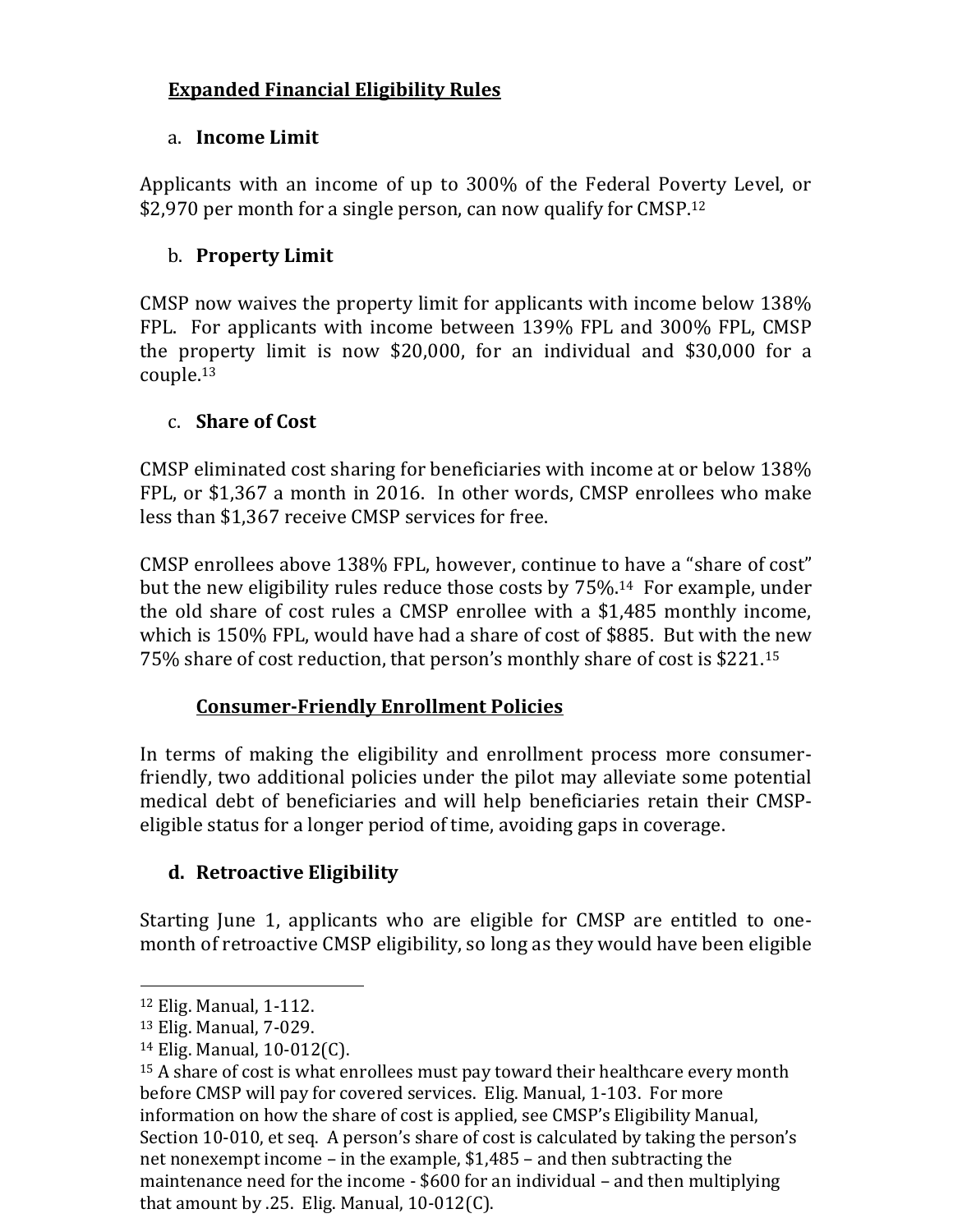in that month.16 This is an important benefit because healthcare or pharmacy services a person paid for out of pocket or was billed for in the month before applying may be paid by CMSP for any CMSP-covered services.

## **e. Six-month Enrollment**

As of May 1, CMSP's enrollment term is extended to a period of six months. Prior to this policy change, CMSP enrollment terms were limited to two or three months. A longer enrollment period frees consumers from the bureaucratic burden of having to reapply on a more frequent basis and allows them to focus their time and resources on accessing services and maintaining or improving other aspects of their lives. Consumers are also more likely to remain continuously covered by the program without gaps in coverage that could lead to medical bills and debt.

## **CMSP'S SCOPE OF SERVICES AND THE NEW PRIMARY CARE BENEFIT**

Citizenship and immigration status, together with income level, determines an applicant's scope of benefits and, as previously discussed, whether they may access services for free or with a share of cost. An applicant may be eligible for either Full-scope CMSP benefits or Emergency Services-only CMSP, along with the new add-on Primary Care Benefit, or they may be ineligible for CMSP altogether because they are eligible for no-cost Restricted Medi-Cal.

# a. **Full-scope CMSP**

U.S. citizens, nationals, and lawfully present immigrants are eligible for Fullscope CMSP services.17 Full-scope CMSP provides a wide arrange of services, from physician and hospital services, limited dental care, lab and radiology services, durable medical equipment, and physical therapy.<sup>18</sup>

## b. **Emergency Services-only CMSP with a Share of Cost or Restrictedscope Medi-Cal**

The exception to the general rule that immigration status determines scope of benefits and not eligibility is where CMSP applies its policy to those at the lowest income levels. A person who is an undocumented immigrant who makes over 138% FPL qualifies for Emergency Services-only CMSP with a share of cost.<sup>19</sup>

 $\overline{a}$ <sup>16</sup> Elig. Manual, 3-015.

<sup>17</sup> Elig. Manual, 5-010; Aid Code 88 (no SOC) or 89 (SOC).

<sup>18</sup> CMSP posts its summary of benefits on its website at

[http://www.cmspcounties.org](http://www.cmspcounties.org/). Go to the tab "For Counties" and click on the link for forms; the summary of benefits is CMSP Info. Notice 1 (05/16).

<sup>19</sup> Eligib. Manual 5-014(B) and 5-016; Aid Code 50.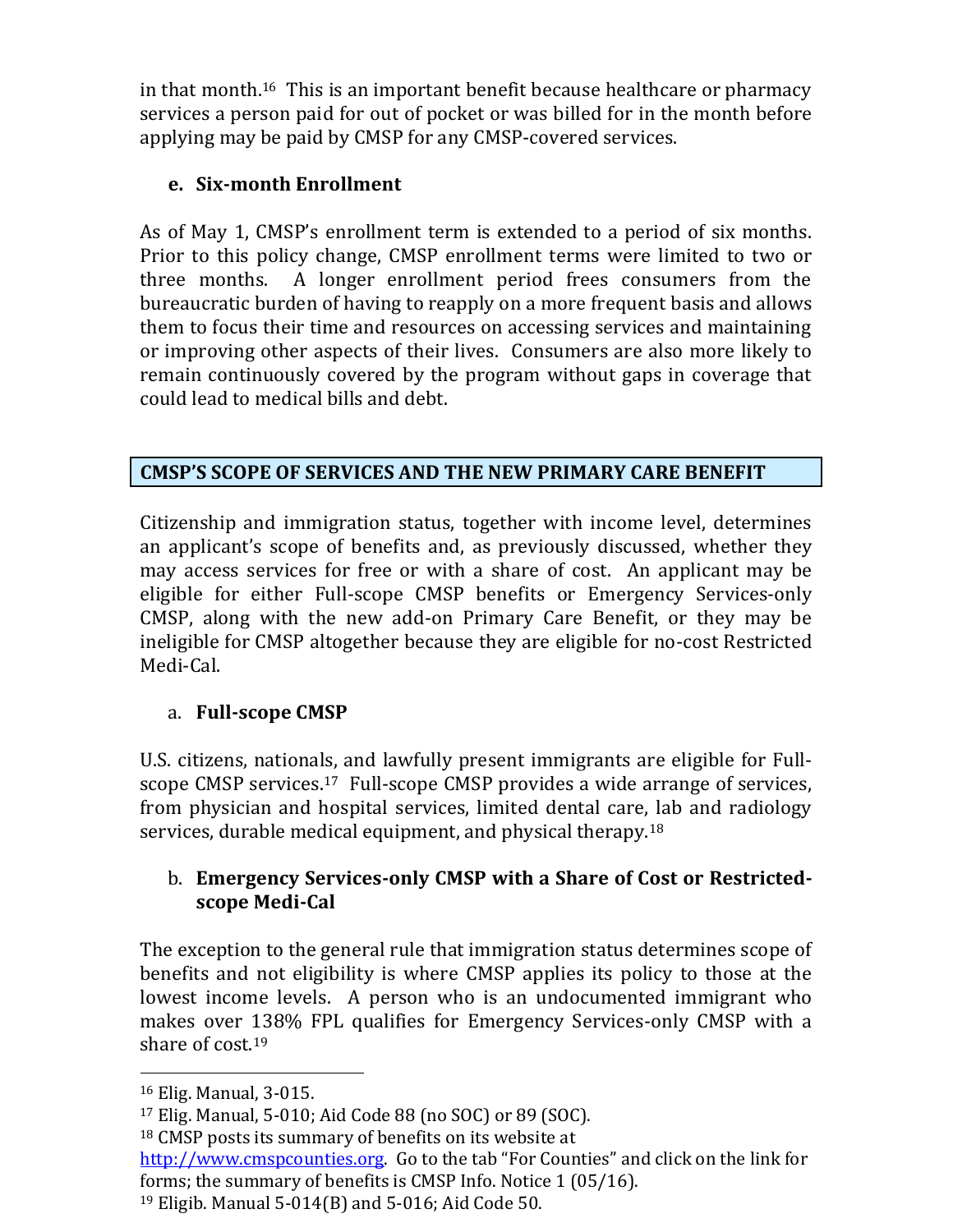But a person who is an undocumented immigrant with income *below 138% FPL* is ineligible for CMSP altogether under the rationale that the person is eligible for restricted-scope Medi-Cal.<sup>20</sup>

#### **c. CMSP's New Primary Care Benefit: An Add-On Benefit to CMSP Beneficiaries with a Share of Cost**

As of May 1, CMSP beneficiaries with a monthly share of cost are eligible for CMSP's new Primary Care Benefit pilot program.21 The Primary Care Benefit is in addition to whatever is the beneficiary's "standard" scope of benefits, whether that is Full-scope services for those who are U.S. citizens, nationals or legally resident immigrants, or Emergency Services-only for persons who are undocumented. 22

Under the Primary Care Benefit, an eligible CMSP beneficiary can, during a single enrollment period, have up to three medical visits with a primary care provider or specialist, minor office procedures, specific diagnostics tests and preventive health screenings, at no-cost.<sup>23</sup> The Primary Care Benefit also includes up to \$1,500 in prescription drug coverage, with a \$5.00 co-pay per prescription.

/// ///

<sup>20</sup> Elig. Manual, 5-016; *see also* CMSP Letter No. 16-02 (Apr. 27, 2016) at p.3 ("Category eliminated as applicants have access to coverage under ER only Medi-Cal").

<sup>21</sup> *See* CMSP Letter No. 16-03 (Apr. 27, 2016) for CMSP's guidance to county welfare directors regarding the new Primary Care Benefit.

<sup>22</sup> *Id.* at pg. 4 ("The new Primary Care Benefit provides [benefits] *in addition to* coverage provided to Aid Code 89 and Aid Code 50 members under the CMSP Standard Benefit") (emphasis in the original).

<sup>23</sup> Primary care benefits include physical therapy, specific X-rays and ultrasounds, EKGs, preventive screenings, routine lab tests, and screenings for certain STDs, depression, alcohol misuse, obesity counseling, and tobacco use intervention. See CMSP Letter NO. 16-03 at p.4, Table 1 for a summary of the services available under the Primary Care Benefit and the services requirements.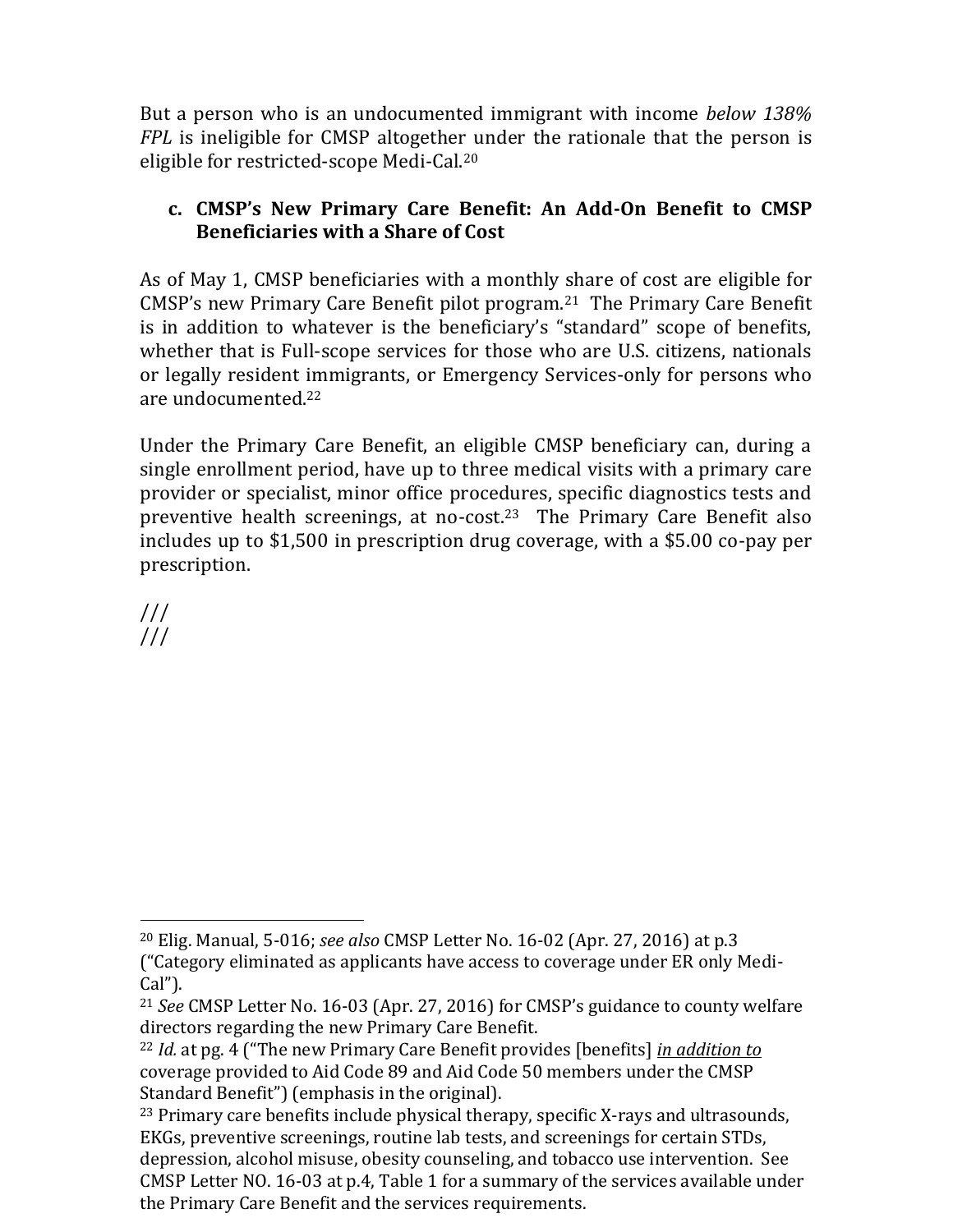## **TABLE 1: CMSP'S ELIGIBILITY CRITERIA AND BENEFITS UNDER THE TWO-YEAR PILOT**

| <b>ELIGIBILITY CRITERIA*</b>             |                                                                                                                                                                               | <b>SCOPE OF BENEFITS</b>                                                                                         | <b>AID CODE</b>                        |
|------------------------------------------|-------------------------------------------------------------------------------------------------------------------------------------------------------------------------------|------------------------------------------------------------------------------------------------------------------|----------------------------------------|
| As of May 1, 2016 through April 30, 2018 |                                                                                                                                                                               |                                                                                                                  |                                        |
|                                          |                                                                                                                                                                               |                                                                                                                  |                                        |
| <b>Present Aliens</b>                    | U.S. Citizens; Legal Residents; Lawfully<br>Income $\leq 138\%$ FPL<br>$($16,395/year$ for an individual)<br>No property limits                                               | <b>Full-scope CMSP, no</b><br>share of cost                                                                      | Aid Code 88                            |
| <b>OR</b>                                | Income > $138\%$ FPL and $\leq 300\%$ FPL<br>$($16,396 - $35,640/year$ for an individual)<br><b>Property limits: \$20,000 for an individual</b><br>and \$30,000 for a couple  | <b>Full-scope CMSP,</b><br>with a share of cost;<br>and<br><b>Primary care benefit</b>                           | Aid Code 89                            |
| <b>Undocumented Immigrants</b>           |                                                                                                                                                                               |                                                                                                                  |                                        |
|                                          | Income $\leq 138\%$ FPL<br>$($16,395/year$ for an individual)                                                                                                                 | <b>Ineligible for CMSP</b><br>Based on rationale the<br>applicant qualifies for<br>restricted-scope Medi-<br>Cal | None;<br>restricted<br><b>Medi-Cal</b> |
| <b>OR</b>                                |                                                                                                                                                                               |                                                                                                                  |                                        |
|                                          | Income > $138\%$ FPL and $\leq 300\%$ FPL<br>$($16,396 - $35,640/year$ for an individual)<br><b>Property limits: \$20,000 for an individual</b><br>and $$30,000$ for a couple | <b>Emergency services-</b><br>only CMSP, with a<br>share of cost; and<br><b>Primary care benefit</b>             | Aid Code 50                            |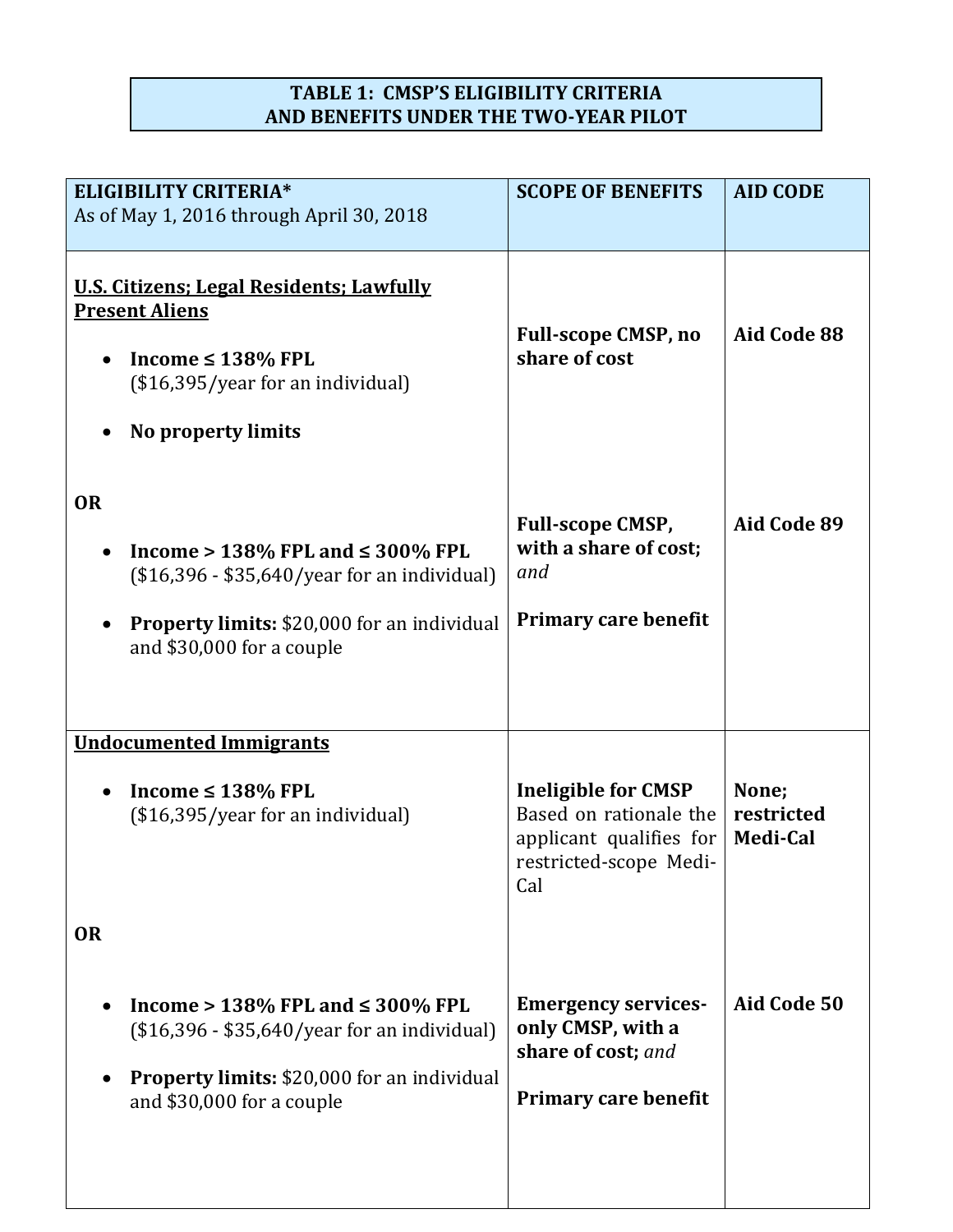#### **CMSP'S WELLNESS AND PREVENTION PILOT PROJECT**

In addition to the new eligibility rules and expanded benefits pilot, in May 2016 CMSP's Governing Board approved another pilot project with the goal of promoting community wellness in CMSP counties. <sup>24</sup> The wellness pilots, in contrast to the eligibility and benefits pilot which is CMSP-wide, will be county-based. Under the "Wellness and Prevention Pilot Project," CMSP will provide a set amount of funds, based on county population, to interested counties in order "to test the effectiveness of providing local-level wellness and prevention services to CMSP eligible and potentially eligible persons."<sup>25</sup> CMSP has allocated a total of \$7.65 million to be given to participating counties over three years toward this pilot. The current timeline for the pilot is for counties who are awarded funding to begin implementation of their pilots in January 2017, with an end date of December 2019.

CMSP has made this funding available for pilot projects that address any or all of three project areas: community wellness, whole person care, and social determinants of health.<sup>26</sup> Community wellness pilot programs are intended to develop community-based interventions aimed at providing wellness and prevention services for uninsured county residents, with a focus on potential CMSP enrollees.

Whole person care projects are intended to develop integrated systems within local health and human service delivery systems to better serve current and potential CMSP enrollees and other publicly funded populations.

Projects aimed at addressing the social determinants of health are intended to bring together local efforts to work across five areas that can promote healthy environments and behaviors among uninsured residents, including potential CMSP enrollees: economic stability, education, social and community context, health and health care, and neighborhood and built environment.

<sup>24</sup> A third CMSP pilot program is focused on developing a healthcare workforce in CMSP counties by working with the Office of Statewide Health Planning and Development (OSHPD) to extend loan repayment to providers working in underserved communities. Given the scarcity of providers in many of CMSP's counties, this is an important project for CMSP to undertake to help ensure enrollees have meaningful access to services, but it is beyond the scope of this paper. <sup>25</sup> *See* CMSP, CMSP County Wellness & Prevention Pilot Project,

[http://www.cmspcounties.org/about/grant\\_projects.html](http://www.cmspcounties.org/about/grant_projects.html) (last visited Jul. 13, 2016) (providing CMSP's RFP on the Wellness and Prevention Pilot, budget guidelines, and templates, and more).

<sup>26</sup> *Id.*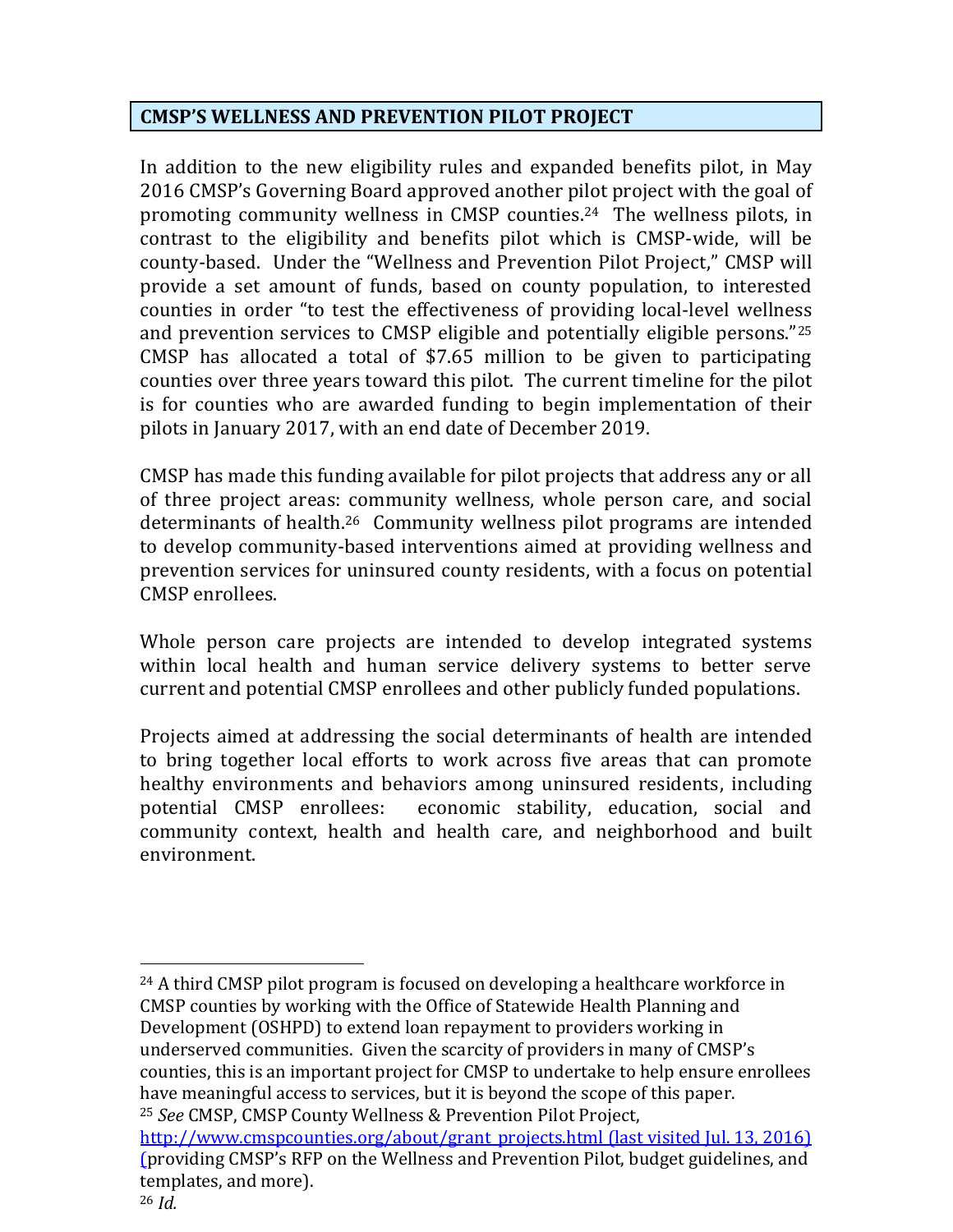CMSP released its Request for Proposal and related application materials to CMSP counties on Friday, July 8, 2016; county pilot applications are due September 2, 2016.

#### **BY THE NUMBERS: THE REMAINING UNINSURED AND CMSP'S BUDGET**

It has been estimated that in 2014, among the 35 counties that CMSP serves there were anywhere from 315,000 to 447,000 people with no private or public health coverage.27 As noted earlier, CMSP has gone from an enrollment high point of serving over 80,000 people in 2013, to recently serving approximately 700 people.

In contrast to the declining number of people enrolled in CMSP, CMSP's financial solvency over the past two years has significantly increased. Due to the foresight and strategic planning of the Governing Board and CMSP's staff and the influx of federal matching funds that CMSP received from aggressively promoting its Path2Health program, CMSP has significantly built up its financial reserves. In fact, CMSP is projected to close out the 2016 fiscal year with a \$256 million fund balance. **<sup>28</sup>**

And CMSP's economic prospects are anticipated to continue to grow. For fiscal year 2016-2017, CMSP projects a beginning fund balance of \$264 million.29 Revenues are expected to total \$32.4 million, with \$30 million coming from state realignment, \$2 million in interest, and the remainder from grants and recoveries such as third party liens. Total expenditures in 2016- 2017 are projected at \$16.8 million, which includes approximately \$7.3 million in medical provider payments, \$1.5 million in pharmacy provider payments, \$1.2 million in CMSP administration and staff expenses, and outreach and enrollment costs of \$120,000.

With estimated net revenue of \$15.6 million, CMSP is projected to end fiscal year 2016-2017 with nearly \$280 million.<sup>30</sup> Just over \$264 million of that balance is allocated as an "other contingency reserve."

[http://factfinder.census.gov/faces/nav/jsf/pages/index.xhtml.](http://factfinder.census.gov/faces/nav/jsf/pages/index.xhtml)

<sup>27</sup> *See* UCLA Center for Health Policy Research. AskCHIS 2014. Currently Insured (all 35 CMSP counties). Available at [http://ask.chis.ucla.edu.](http://ask.chis.ucla.edu/) Exported on August 10, 2016. *See also* American Community Survey 2010-2014 5-year Estimates, Health Insurance Coverage, U.S. Census, available at

<sup>28</sup> *See* CMSP FY 2015-2016 Actual Budget and FY 2016-2017 Proposed Program Budget, attached as Agenda Item VIII for CMSP's May 26, 2016 Governing Board Meeting.

<sup>29</sup> The difference between the projected end balance of \$256 million for FY 2015- 2016 and the projected fund balance of \$264 million for FY 2016-2017 is because the actual fund balance for FY 2015-2016 is exceeding projections. <sup>30</sup> *Id.*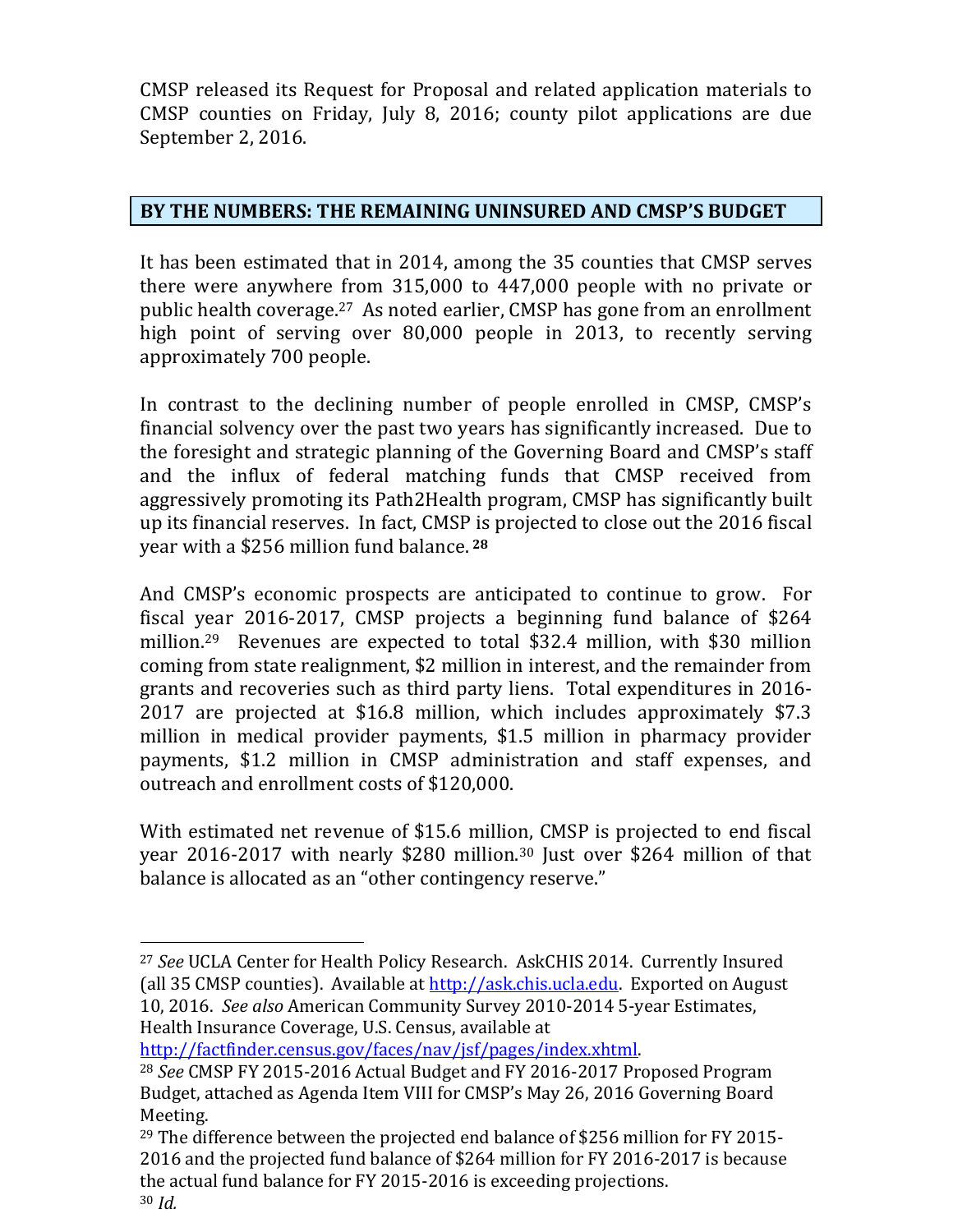Reflecting the healthy financial position of CMSP, the Governing Board approved waiving, for the second year in a row, the annual participation fee that is typically required from counties to CMSP. Those fees range anywhere from the low-end of \$661 (Alpine) to the higher end of \$809,548 (Solano), \$718,947 (Sonoma), and \$576,233 (Marin).31 How those fees are re-allocated by the counties in their budget is left to the individual county's discretion.

# **WHERE TO GO FROM HERE: RECOMMENDATIONS FOR SERVING THE REMAINING UNINSURED IN CMSP COUNTIES**

#### 1. **CMSP's Governing Board should further expand CMSP's eligibility criteria to provide full-scope CMSP benefits to undocumented immigrant residents.**

With the decreasing number of low-income Californians who must rely on county health programs because they are Medi-Cal eligible or qualify for subsidized insurance from Covered California, several counties across the state have taken steps similar to CMSP's to widen their county's indigent health eligibility rules.

In 2015, the Board of Supervisors of three counties – Monterey, Sacramento, and Contra Costa – voted to expand their indigent health programs to provide limited-benefits and/or enrollment capped pilot programs for residents who are uninsured and undocumented.32 Along with CMSP, those counties join nine others – Alameda, Fresno, Los Angeles, Riverside, San Francisco, San Mateo, Santa Clara, Santa Cruz, and Ventura – in offering at least some nonemergency health services to persons who are undocumented.<sup>33</sup>

As previously mentioned, CMSP's Governing Board is to be commended for making its program more inclusive and taking the affirmative step to join the other twelve counties in providing some non-emergency health services to undocumented indigent adults through the new primary care benefit to those who are above 138% of the Federal Poverty Level. But CMSP can, and should in light of its budget reserves, further expand its program and provide fullscope CMSP to undocumented persons under 138% of the Federal Poverty

<sup>31</sup> Welf. & Inst. Code § 16809.3 (listing the CMSP participation fees by county) <sup>32</sup> Health Access, "Profiles of Progress: California Counties Taking Steps to a More Inclusive and Smarter Safety-Net," May 2016, available at http://www.healthaccess.org/images/pdfs/2016\_Health\_Access\_Profiles\_of\_Progress\_County\_Report\_5 \_31\_16.pdf.

<sup>33</sup> *Id*.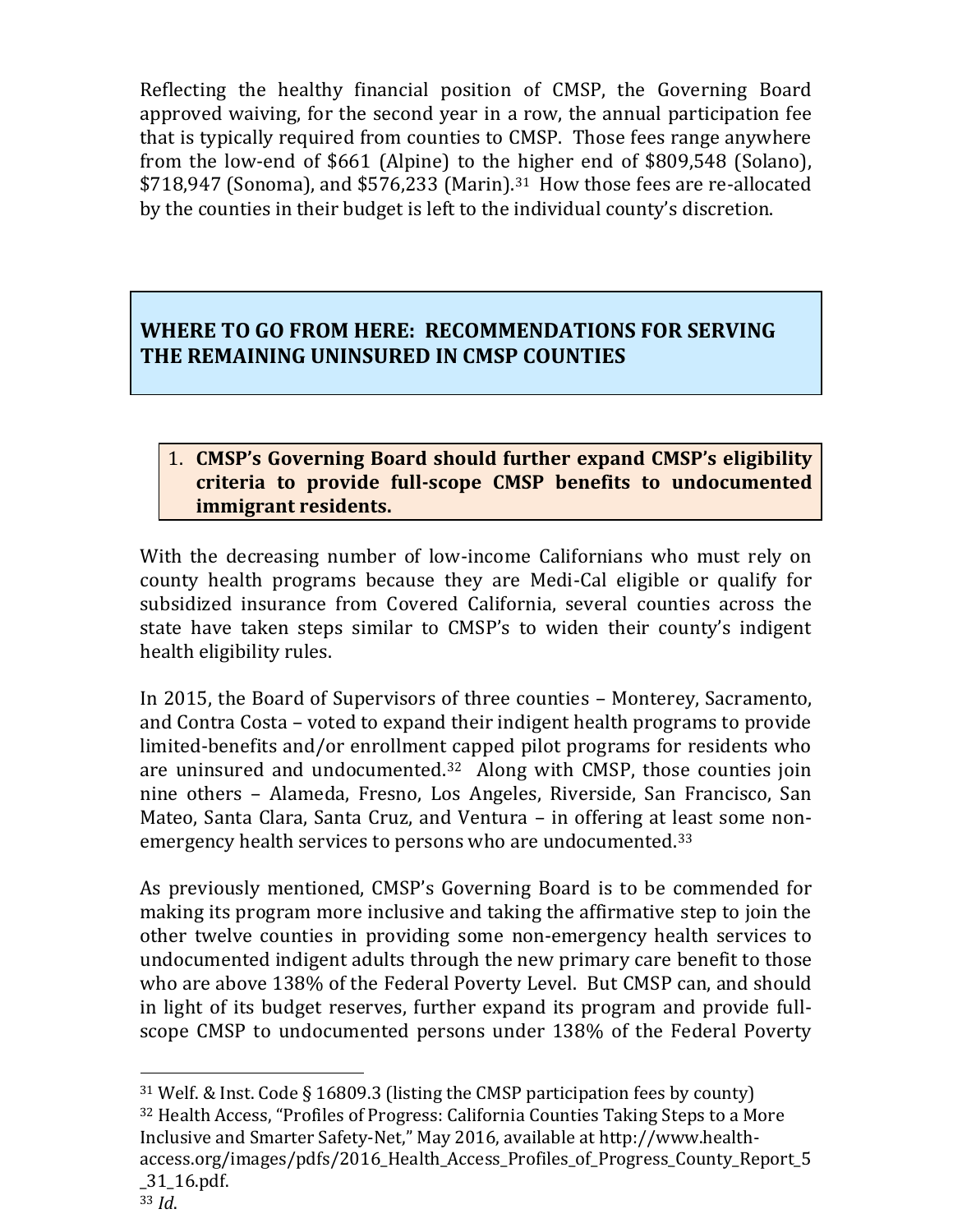Level. Or in the alternative, to the extent that that population is assumed to be enrolled in restricted-scope Medi-Cal, CMSP could possibly offer a nonemergency primary benefit package as a wrap-around. Such a benefit could cover routine primary and specialty care, preventive services, a range of nonemergent medical procedures, and prescription drugs – benefits that are not covered in restricted-scope Medi-Cal.

In order to effectively advocate for this policy change, CMSP counties and their stakeholders must impress upon the Governing Board and CMSP staff the need in the community for such coverage and interest in seeing such a change happen. Providing public comment at the quarterly Governing Board meetings, participating in CMSP's two committee meetings – the Eligibility Committee and the Planning and Benefits Committee – and sharing local insight into the need for and the attendant advantages for the counties if CMSP further broadened its eligibility criteria, are all ways in which the counties can urge the Governing Board in this direction. As evidenced by the successes in Contra Costa, Monterey and Sacramento, getting counties to take the next step toward expanding their indigent health programs takes grassroots involvement and greatly benefits from coordinated input from the community. Such advocacy should also include advocating that CMSP keep detailed data regarding its enrollment numbers and the utilization rates for the Primary Care Benefit, as such data will help in assessing how best to further expand the program.

A CMSP county can influence the future direction of CMSP policy most directly by having a county officer serve on the Governing Board. CMSP's Governing Board is made up of ten county officials from various CMSP counties, and a non-voting, ex-officio member appointed by the Secretary of the Health and Human Services Agency.34 Board members serve three-year terms; counties are limited to having one person on the Board at a time. As the Governing Board is the ultimate decisionmaker for CMSP, holding a seat on the Board is one way to help direct the future of CMSP policies.

#### 2. **CMSP counties should take the opportunities presented by the Wellness and Prevention Pilot Project and the retention of their participation fees to serve residents who are CMSP enrollees and potentially eligible for CMSP and explore ways they can serve the remaining uninsured in their own counties.**

CMSP counties have the chance to take advantage of two different opportunities presented by CMSP to create innovative approaches in their communities to serve the remaining uninsured. The first opportunity stems from the Governing Board's decision to waive the county CMSP participation fee for a second year in a row. For CMSP counties with larger populations like

<sup>34</sup> Welf. & Inst. Code § 16809.4(b) and (d)(2).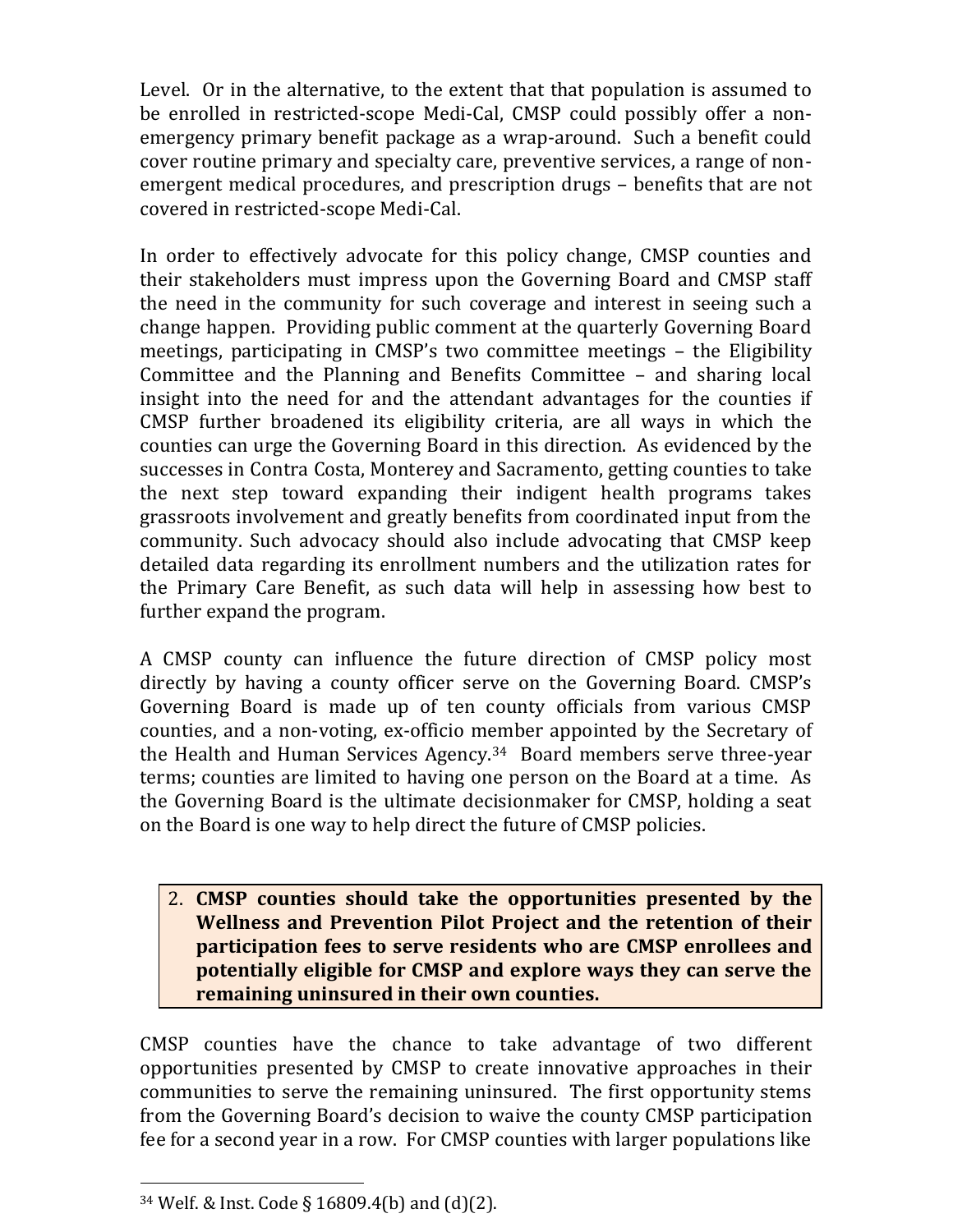Marin, Solano and Sonoma, for example, that comes to a savings over the past two years of \$1.152 million, \$1.619 million and \$1.44 million, respectively.

As those funds are traditionally due annually as mandated by statute, all of the CMSP counties presumably set their participation fee aside every year for their budgets. The Governing Board's decision to essentially give this money "back" to the counties is a chance for the counties to use those funds for their intended purpose: to provide health services to their remaining uninsured residents.

The counties could use those retained participation fees in combination with the second opportunity presented by CMSP: the Wellness and Prevention Pilot Project. The Wellness and Prevention Pilot is a non-competitive grant program that the Governing Board has allocated \$7.65 million dollars to be spent over the three-years of the pilot. Grant allocations are based on total county population size and range from \$375,000 to \$75,000. Counties with approved pilot projects will receive one-third of its allocation each program year.

#### **TABLE 2: WELLNESS AND PREVENTION PILOT PROJECT GRANT AMOUNTS**

| <b>COUNTY POPULATION RANGES</b>                                                                                                                            | <b>WELLNESS GRANT AMOUNT</b> |
|------------------------------------------------------------------------------------------------------------------------------------------------------------|------------------------------|
| Greater than 400,000 residents<br>Sonoma and Solano                                                                                                        | \$375,000                    |
| Between 400,000 and 100,000 residents<br>Butte, El Dorado, Humboldt, Imperial,<br>Kings, Madera, Marin, Napa, Shasta,<br>and Yolo                          | \$300,000                    |
| Between 100,000 and 50,000 residents<br>Lake, Mendocino, Nevada, San Benito,<br>Sutter, Tehama, Tuolumne, Yuba                                             | \$225,000                    |
| Between 50,000 and 5,000 residents<br>Amador, Calaveras, Colusa, Del Norte,<br>Glenn, Inyo, Lassen, Mariposa, Modo,<br>Mono, Plumas, Siskiyou, and Trinity | \$150,000                    |
| Less than 5,000 residents<br>Alpine and Sierra                                                                                                             | \$75,000                     |

A pilot's target population "must include people who are potentially eligible for CMSP or enrolled in CMSP … and may also include persons who are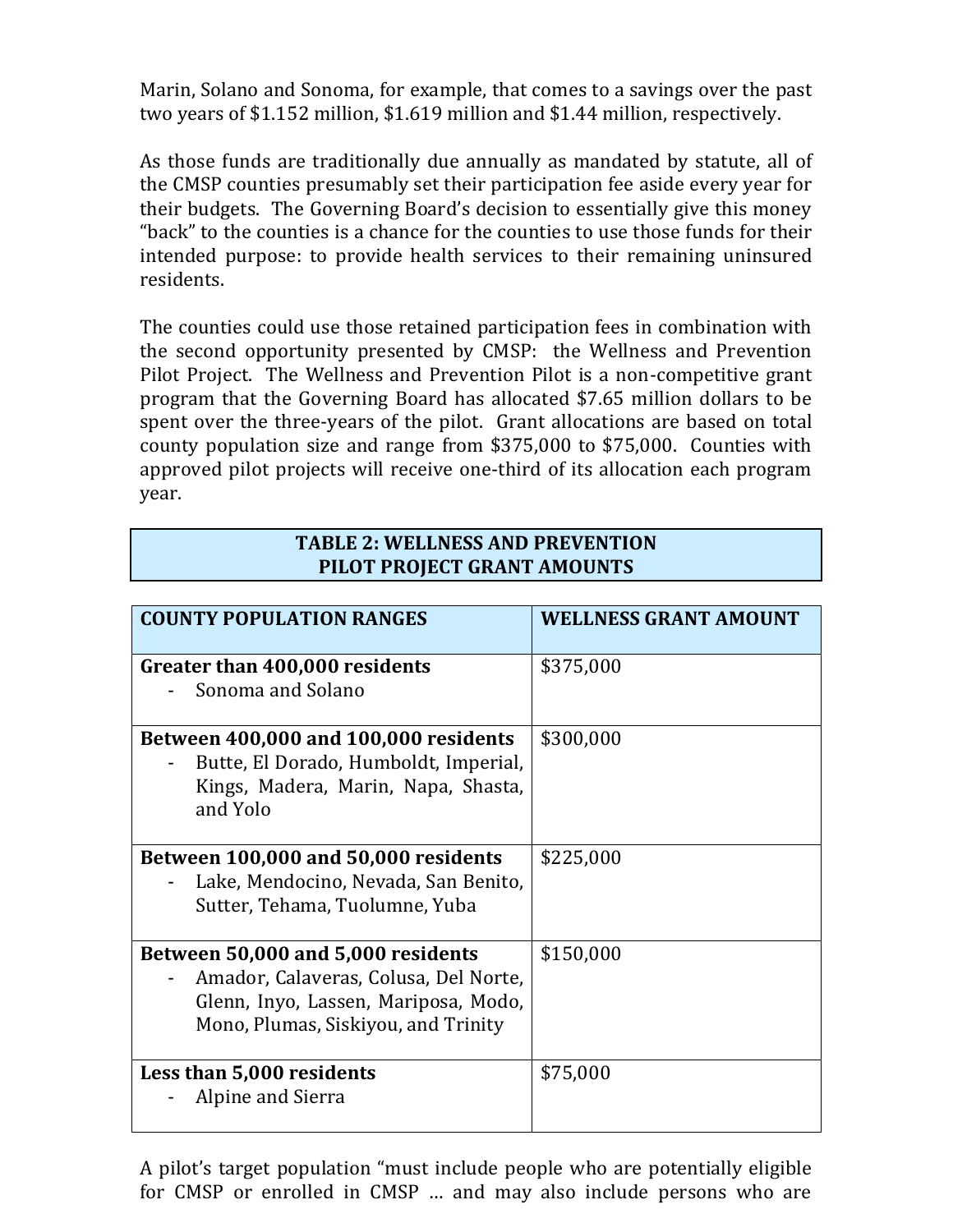potentially eligible for or enrollees of other public programs."35 With three pilot project areas of focus from which to choose – community wellness, whole person care, or addressing social determinants of health – the counties have broad areas within which to develop innovative indigent health care programming and extend their reach with the uninsured beyond the fourcorners of CMSP's current eligibility criteria.

CMSP counties have the benefit of CMSP's support both administratively and financially in meeting the counties' obligation to serve as the healthcare "provider of last resort" for their low-income and uninsured residents. California's counties are mandated by Welfare and Institutions Code Section 17000 to provide health services to their indigent residents who are not "supported and relieved" by others and do not have the means to pay for all or part of their subsistence care.

A commonly held view is that CMSP counties fulfill their Section 17000 obligation by contracting with CMSP to provide those health services. Under that perspective, CMSP administers the counties' collective Section 17000 indigent health programs and the counties are completely relieved of their 17000 obligations.

CMSP counties have generally operated under this view for years. And in practice, that model has to some degree worked, in that CMSP eligibility criteria encompasses some of the counties' uninsured and indigent residents as defined by Section 17000, and those who have enrolled have benefitted from CMSP. CMSP provides a cohesive and well-funded program across a large swath of California, with uniform eligibility rules and procedures that cross county lines; holds regular public meetings regarding its policies; and maintains a knowledgeable and invested staff. At its peak, CMSP served over 80,000 residents out of an approximate general population of 3.4 million. The CMSP model is arguably preferable to having 35 different county indigent health programs with variations in eligibility rules, procedures, enrollment periods, benefits, etc.

But there is much room for improvement, particularly with CMSP's enrollment hovering around 700 people and its strong financial projections of a \$280 million fund balance in 2017. CMSP counties are in a unique position to fill the gaps in serving the remaining uninsured in their counties that CMSP is either not reaching, or as a matter of policy is not covering.

It is a common misperception that CMSP wholly satisfies a county's 17000 responsibilities. CMSP's authorizing statute explicitly rejects such a proposition: "Nothing in this paragraph shall be construed to relieve any county of the obligation to provide health care to indigent persons to Section

<sup>35</sup> Wellness and Prevention Pilot RFP, at p.2, available at [http://www.cmspcounties.org/about/grant\\_projects.html.](http://www.cmspcounties.org/about/grant_projects.html)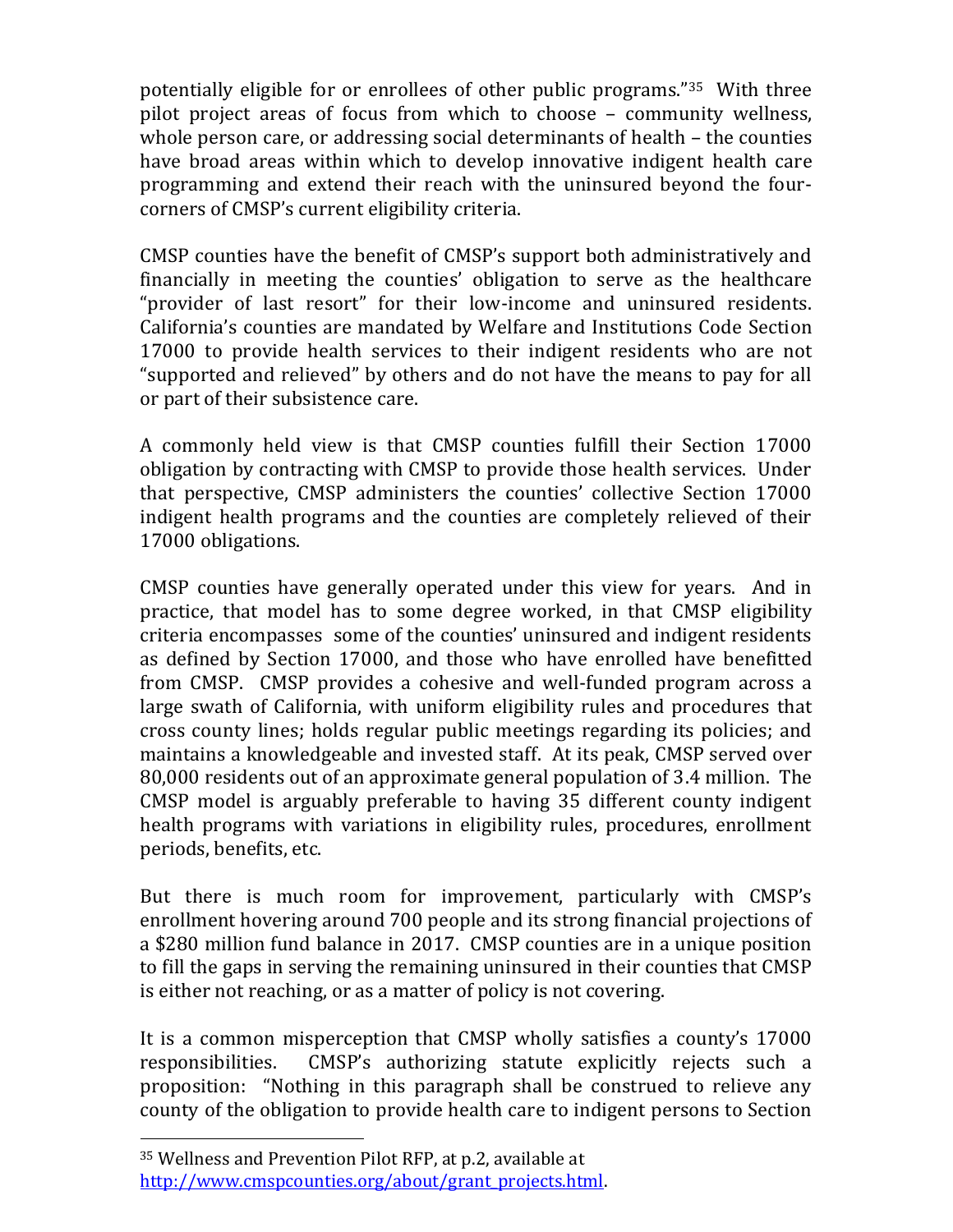17000…"36 CMSP's Governing Board regulations also unequivocally reject the notion that CMSP fulfills a county's 17000 duty by requiring that the participation contracts between a county and CMSP include "an acknowledgment that the contract does not relieve a county of its indigent health care obligation under Section 17000 … and that the contract shall not be construed to establish standards for such health services."<sup>37</sup>

Given the fact that CMSP does not supplant the counties' Section 17000 obligations, there is no legal barrier to prevent the counties from developing their own programs – either in conjunction with the Wellness and Prevention Pilot or not – to explore serving the remaining uninsured who are ineligible for CMSP. Such an endeavor by a county will require the county to allocate administrative as well as financial resources. But as required by state law, every non-CMSP county in California manages its own Section 17000 indigent health program, and CMSP counties have the benefit of CMSP's assistance in taking on most of the counties' remaining uninsured population. Under the shift to greater coverage options brought on by the ACA, CMSP counties should do what they can do on their own, as a complement to the services offered by CMSP, to cultivate a culture of coverage in their communities and fulfill their Section 17000 mandate.

#### 3. **To increase the number of people CMSP serves, CMSP and its participating counties should aggressively promote CMSP's newly expanded eligibility criteria and conduct community outreach and enrollment events.**

Under CMSP's new eligibility criteria, an uninsured resident can now have an income of up to \$35,640 a year to qualify for CMSP services. This is an increase of over \$11,000 from the previous income eligibility limit. And CMSP's property limits are now waived for persons who make less than \$16,395 a year, and for persons who make above that, the property limits have been increased to \$2,000 for a single person and \$30,000 for a couple. These significant increases in financial criteria allow CMSP to serve a broader swath of the remaining uninsured population than in years past.

With an estimated enrollment of 700 people before these new eligibility criteria went into effect out of an estimated general population of 3.4 million people,<sup>38</sup> CMSP's success in serving the remaining uninsured was limited. It is

<sup>36</sup> Welf. & Inst. Code § 16809.4(f)(1). *See also Brown v. Crandall*, 198 Cal.App.4th 1, 5 at fn. 3(2011) (noting that CMSP's role is to simply "*assist* smaller, rural counties with their duty to provide health care to indigent adults" in an opinion holding that Humboldt County had a duty to evaluate a resident for 17000 eligibility after she had been denied CMSP) (emphasis added).

<sup>37</sup> CMSP Governing Board Regulations, Section 4(a)(1).

<sup>38</sup> 2010-2014 American Community Survey 5-year Estimates, U.S. Census, available at [http://factfinder.census.gov/faces/nav/jsf/pages/index.xhtml.](http://factfinder.census.gov/faces/nav/jsf/pages/index.xhtml) The 3.4 million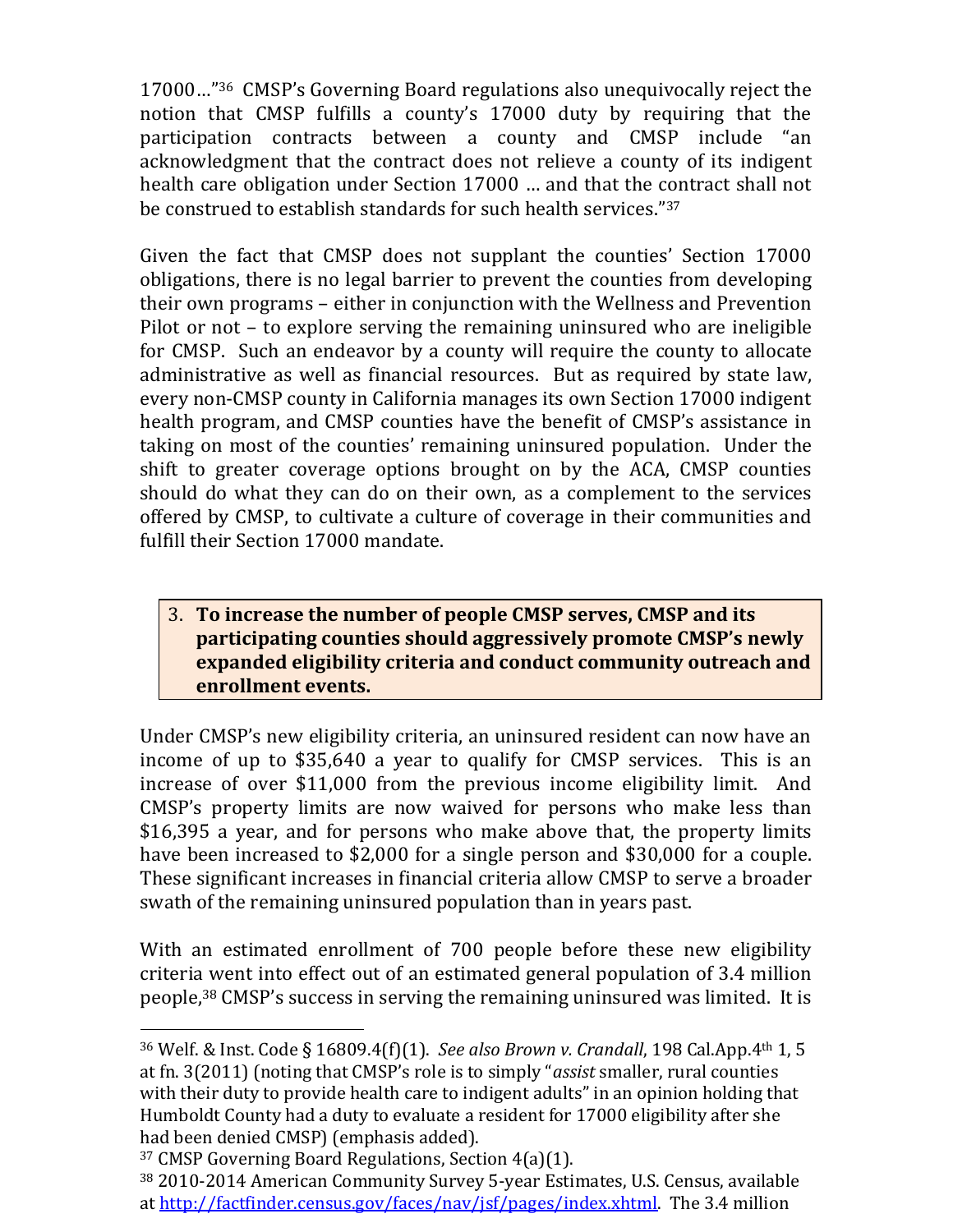commendable that CMSP has taken the much-needed step to broaden its reach by expanding its program, but more should be done to serve the remaining uninsured.

Because the old income and property limits are longstanding ones, county residents may mistakenly believe they are over-income or over-resourced to qualify. Or it is very possible that in the emphasis over the last two years to promote enrollment in Medi-Cal and Covered California, residents may be simply unaware of the availability of CMSP as an alternative.

Given these challenges, it will take a concerted, thoughtful, and aggressive outreach and enrollment strategy to meaningfully increase CMSP'S enrollment numbers. CMSP and its participating counties should work closely together to promote the expanded eligibility rules, as well as the new add-on Primary Care Benefit program. Such promotion should focus on inperson outreach and contact with residents within the communities where there is a high-likelihood of interaction with residents who are potentially eligible for CMSP.

Studies of successful health care enrollment strategies show that effective outreach and enrollment efforts needs strong leadership from public officials and collaboration from key stakeholders; a combination of broad massmarketing efforts with localized grassroots efforts; and personalized, one-onone assistance through trusted community partners.39 Studies also show that in-person contact, with at least two to three follow-up contacts by phone, were particularly effective for getting more difficult to reach populations, such as young people, enrolled in coverage.<sup>40</sup>

Another model enrollment strategy specifically for rural areas recommends not only working with traditional community partners such as hospitals, free clinics, and mental health providers with outreach, but also with organizations and businesses that may be non-traditional partners in health but are areas in the community where potentially eligible persons may gather.41 Examples of non-traditional outreach partners include public

l

<sup>40</sup> "State of Enrollment: Lessons Learned from Connecting America to Coverage, 2013-2014," p. 39-40 (June 2014), available at Enroll America's website at [www.enrollamerica.org.](http://www.enrollamerica.org/) Enroll America is a non-profit, non-partisan organization that works in all 50 states with partner organizations to help maximize the number of people who enroll in and retain health coverage under the Affordable Care Act. <sup>41</sup> Powerpoint presentation by "Engaging Small Town Communities – What's Worked and Challenges that Remain," presentation by Hospital Council of

population estimate for the 35 counties represents the collective total population of those counties, and not the number of people eligible for CMSP, which would be a much smaller number, but certainly larger than 700.

<sup>39</sup> Artiga, Rudowitz, and Tolbert, "Outreach and Enrollment Strategies for Reaching the Medicaid Eligible But Uninsured Population," Mar. 2, 2016, Kaiser Family Foundation, available at http://kff.org.